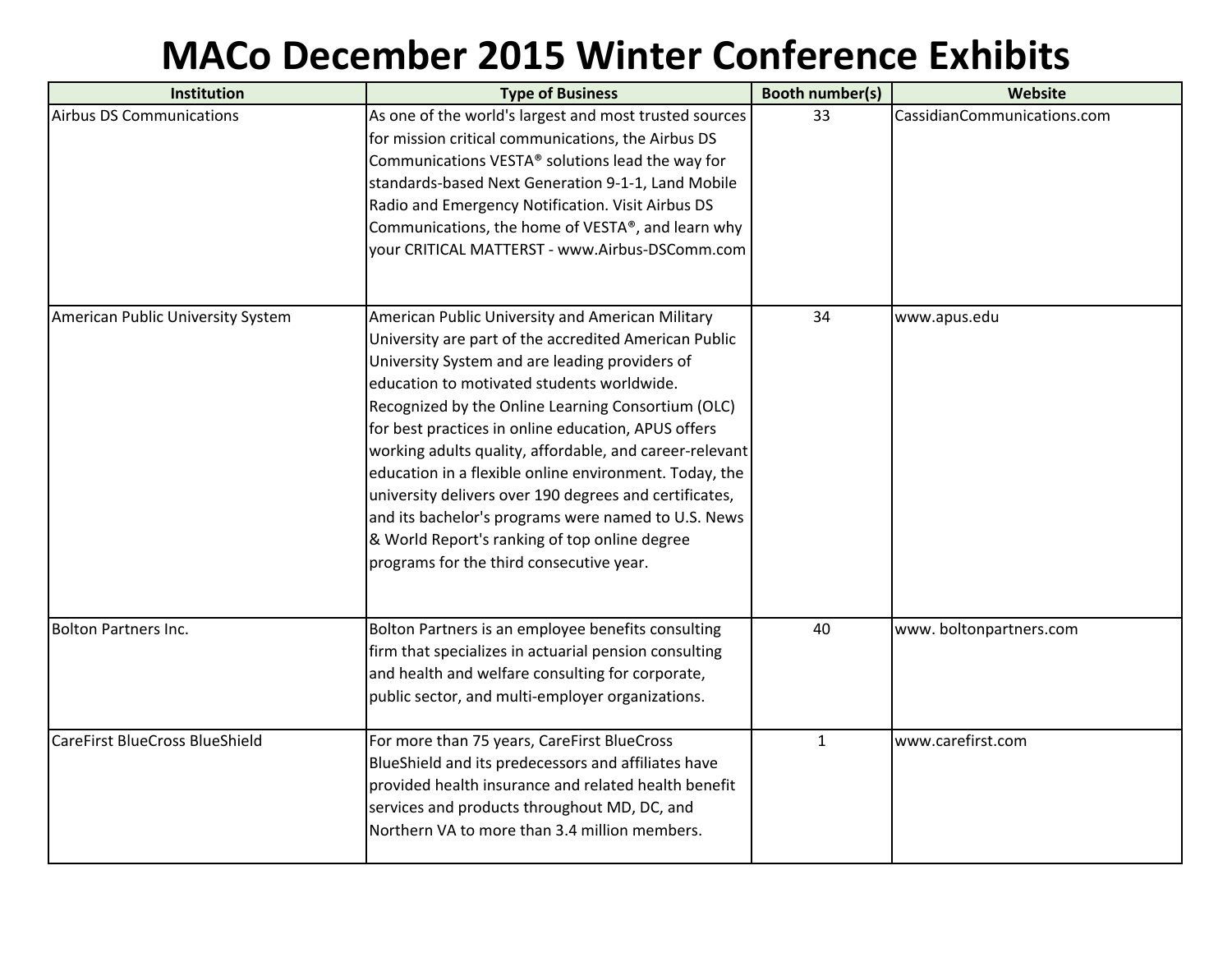| <b>Institution</b>              | <b>Type of Business</b>                                                                                                                                                                                                                                                                                                                                                                                                                                                                                                                                                                                                                                                                    | Booth number(s) | Website           |
|---------------------------------|--------------------------------------------------------------------------------------------------------------------------------------------------------------------------------------------------------------------------------------------------------------------------------------------------------------------------------------------------------------------------------------------------------------------------------------------------------------------------------------------------------------------------------------------------------------------------------------------------------------------------------------------------------------------------------------------|-----------------|-------------------|
| <b>Carefirst Dental</b>         | CareFirst Dental is a leading provider of dental<br>benefits in Maryland, delivering the #1 regional<br>networks combined with one of the largest national<br>networks. We are 1st for highest in-network<br>utilization, with the highest negotiated provider<br>discounts in the market, delivering the lowest net pay<br>for claims and balance billing to members. Service<br>excellence is delivered through our dedicated dental<br>service unit located in Maryland. More Marylanders<br>rely on CareFirst for dental than any other brand.<br>CareFirst Dental, the leader in benefit design and<br>dental integration with medical benefits.                                      | $\overline{2}$  | www.carefirst.com |
| Charles P. Johnson & Associates | Charles P. Johnson & Associates is a full-service civil<br>engineering firm that has provided quality land<br>planning, civil and environmental engineering, and<br>surveying services to the public and private sector<br>since 1971. We have expanded our planning,<br>engineering, and surveying services in order to adapt<br>in an evolving, demanding environment. Our five core<br>services - Planning, Engineering, Public Sector,<br>Surveying, and Environmental Services - work<br>cohesively to provide seamless customized services to<br>our private and government clients. Proudly, nearly all<br>members of the senior team have been with CPJ for<br>20 years or longer. | 20              | www.cpja.com      |
|                                 | Chesapeake Employers' Insurance Company   Chesapeake Employers' Insurance Company is proud<br>to provide Maryland municipalities with a readily<br>available source for workers' compensation insurance<br>that features high quality products and services at a<br>fair price; and to protect workers and employers by<br>championing workplace safety.                                                                                                                                                                                                                                                                                                                                   | 16              | www.ceiwc.com     |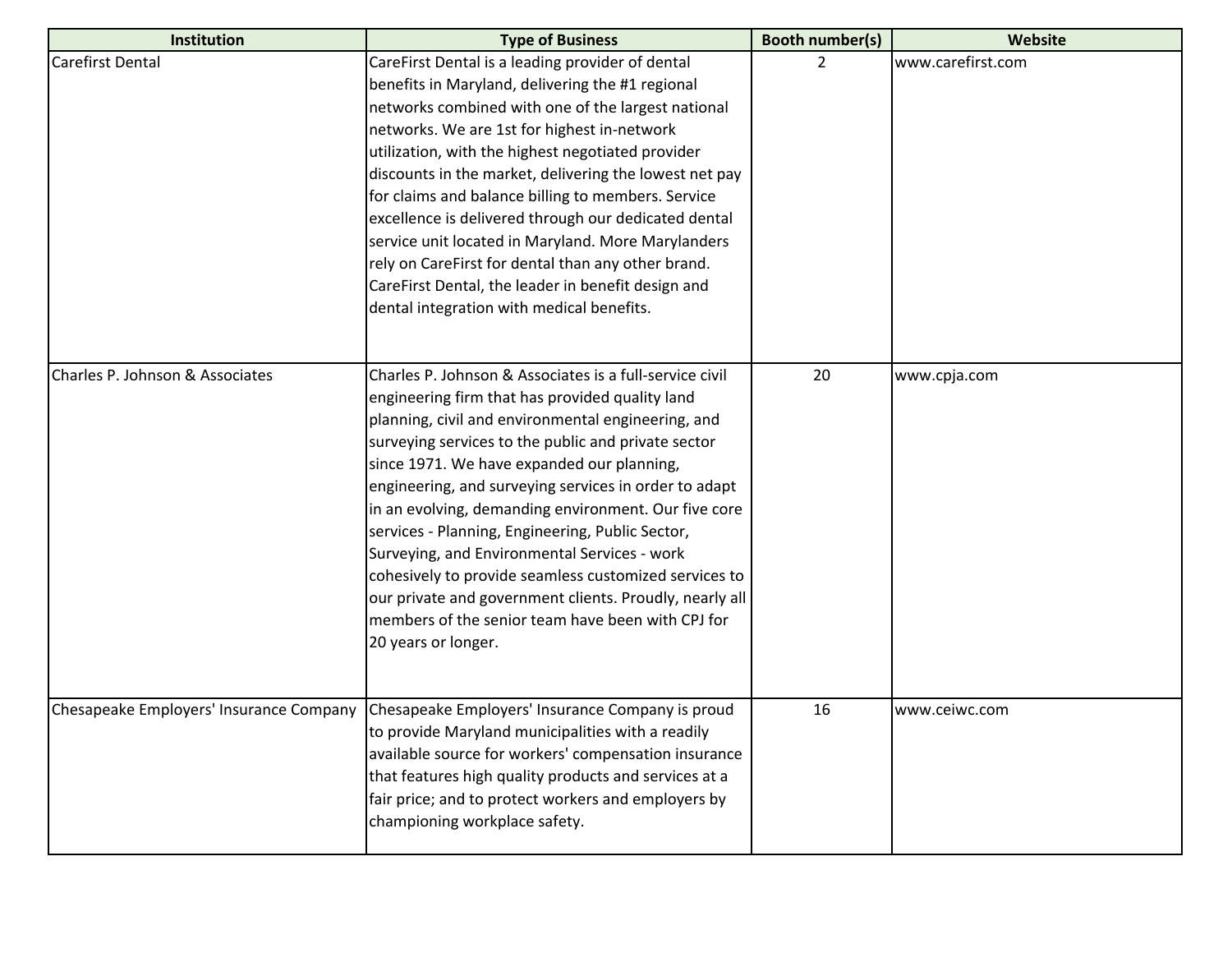| Institution                   | <b>Type of Business</b>                                                                                                                                                                                                                                                                                                                                                                                                                                                                                                                                                                                                                   | <b>Booth number(s)</b> | Website                      |
|-------------------------------|-------------------------------------------------------------------------------------------------------------------------------------------------------------------------------------------------------------------------------------------------------------------------------------------------------------------------------------------------------------------------------------------------------------------------------------------------------------------------------------------------------------------------------------------------------------------------------------------------------------------------------------------|------------------------|------------------------------|
| Cigna                         | Cigna specializes in the needs of local governments<br>through medical, dental, pharmacy, behavioral health,<br>vision, group life, accident and disability insurance<br>plans. It designs innovative benefit plans and funding<br>for both active and retiree employees, and through<br>these plans help government employers and the<br>people who work there get the maximum value for<br>their health plan investment - so every dollar works<br>harder and goes further. Its tailored health and well-<br>being solutions are targeted, clinically-based and<br>effective in meeting the needs of the individuals who<br>are served. | Δ                      | http://www.cigna.com         |
| Comcast                       | Comcast is the nation's largest video, high-speed<br>internet and phone provider to residential customers<br>under the Xfinity brand and also provides services to<br>businesses and local governments.                                                                                                                                                                                                                                                                                                                                                                                                                                   | 5                      | www.comcast.com              |
| <b>Correct Care Solutions</b> | Correct Care Solutions delivers superior on-site<br>medical, dental, behavioral health, and pharmacy<br>services, management of off-site patient care,<br>integrated utilization management technologies, and<br>electronic medical record systems for correctional<br>organization.                                                                                                                                                                                                                                                                                                                                                      | 22                     | www.correctcaresolutions.com |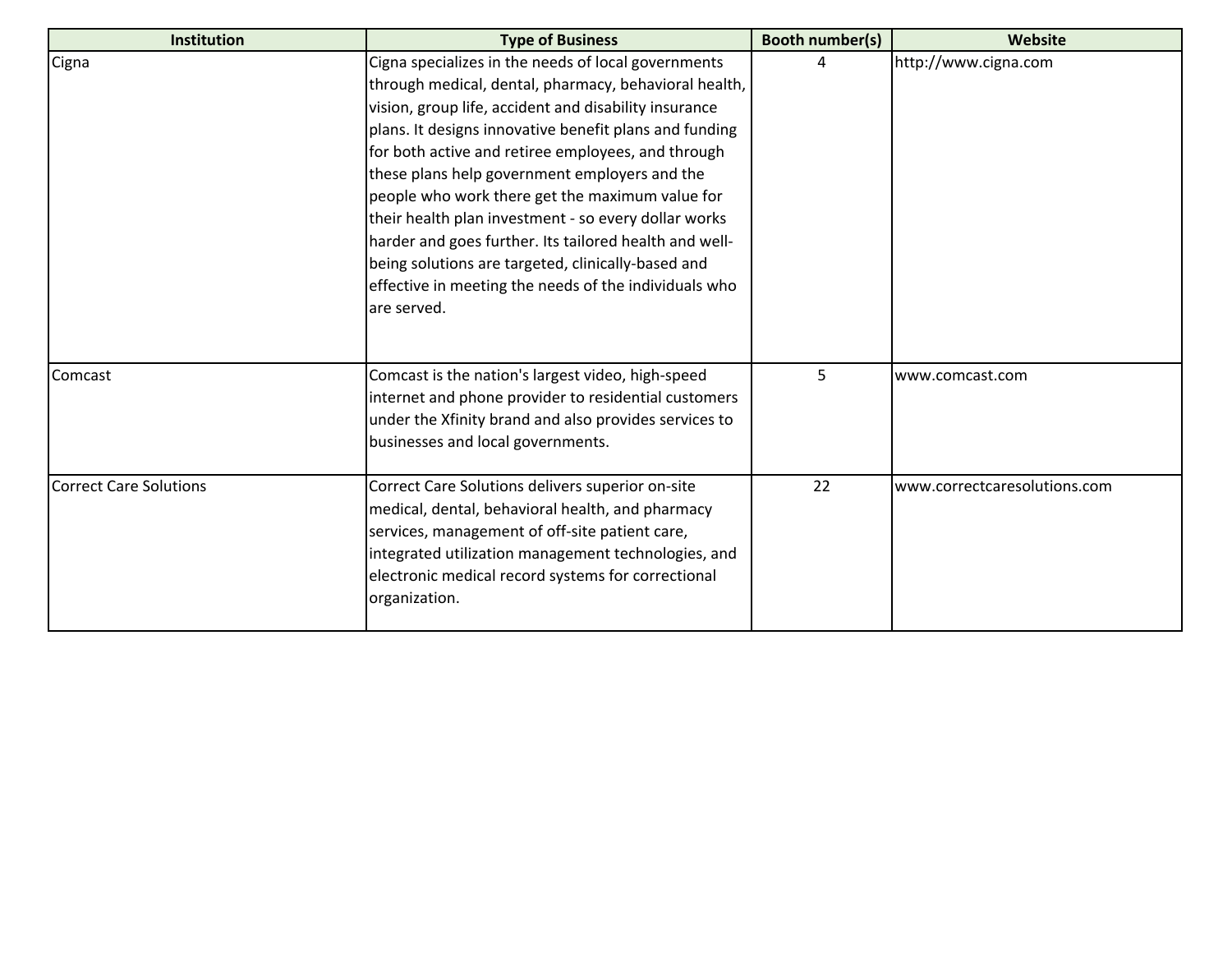| Institution                              | <b>Type of Business</b>                                 | <b>Booth number(s)</b> | Website                       |
|------------------------------------------|---------------------------------------------------------|------------------------|-------------------------------|
| Delta Dental                             | Delta Dental Insurance Company (Delta Dental)           | 17                     | http://www.DeltaDentalins.com |
|                                          | provides dental benefits to both local and national     |                        |                               |
|                                          | clients. Delta Dental offers insurance programs with a  |                        |                               |
|                                          | wide variety of funding options and innovative plan     |                        |                               |
|                                          | designs tailored both to small and large groups. Our    |                        |                               |
|                                          | products include Delta Dental PPO?, Delta Dental        |                        |                               |
|                                          | Premier®, a network-based indemnity product, and        |                        |                               |
|                                          | Delta Care®USA, our DHMO-type product. Delta            |                        |                               |
|                                          | Dental and its affiliates collectively represent one of |                        |                               |
|                                          | the country's largest integrated dental benefits        |                        |                               |
|                                          | systems, administering benefits to nearly 25 million    |                        |                               |
|                                          | people in 15 state, the District of Columbia and Puerto |                        |                               |
|                                          | Rico.                                                   |                        |                               |
| EA Engineering, Science, and Technology, | A leading provider of interdisciplinary environmental   | 19                     | http://www.eaest.com          |
| Inc.                                     | solutions, EA is helping Maryland counties Do More      |                        |                               |
|                                          | with Less. Through the integration of engineering,      |                        |                               |
|                                          | science, and technology, EA is working with local       |                        |                               |
|                                          | governments to reduce energy costs, better manage       |                        |                               |
|                                          | assets, leverage spending on TMDL compliance, and       |                        |                               |
|                                          | save money on water, wastewater, and solid waste        |                        |                               |
|                                          | operations. Headquartered in Hunt Valley, EA has        |                        |                               |
|                                          | Maryland offices in Ocean Pines and Abington. EA        |                        |                               |
|                                          | employs more than 400 professionals through a           |                        |                               |
|                                          | network of 23 offices across the continental United     |                        |                               |
|                                          | States, as well as Alaska, Hawaii, and Guam. In         |                        |                               |
|                                          | business for more than 40 years, EA has earned an       |                        |                               |
|                                          | outstanding reputation for technical expertise,         |                        |                               |
|                                          | responsive service, and judicious use of client         |                        |                               |
|                                          | resources. For more information about EA, visit         |                        |                               |
|                                          | www.eaest.com.                                          |                        |                               |
|                                          |                                                         |                        |                               |
|                                          |                                                         |                        |                               |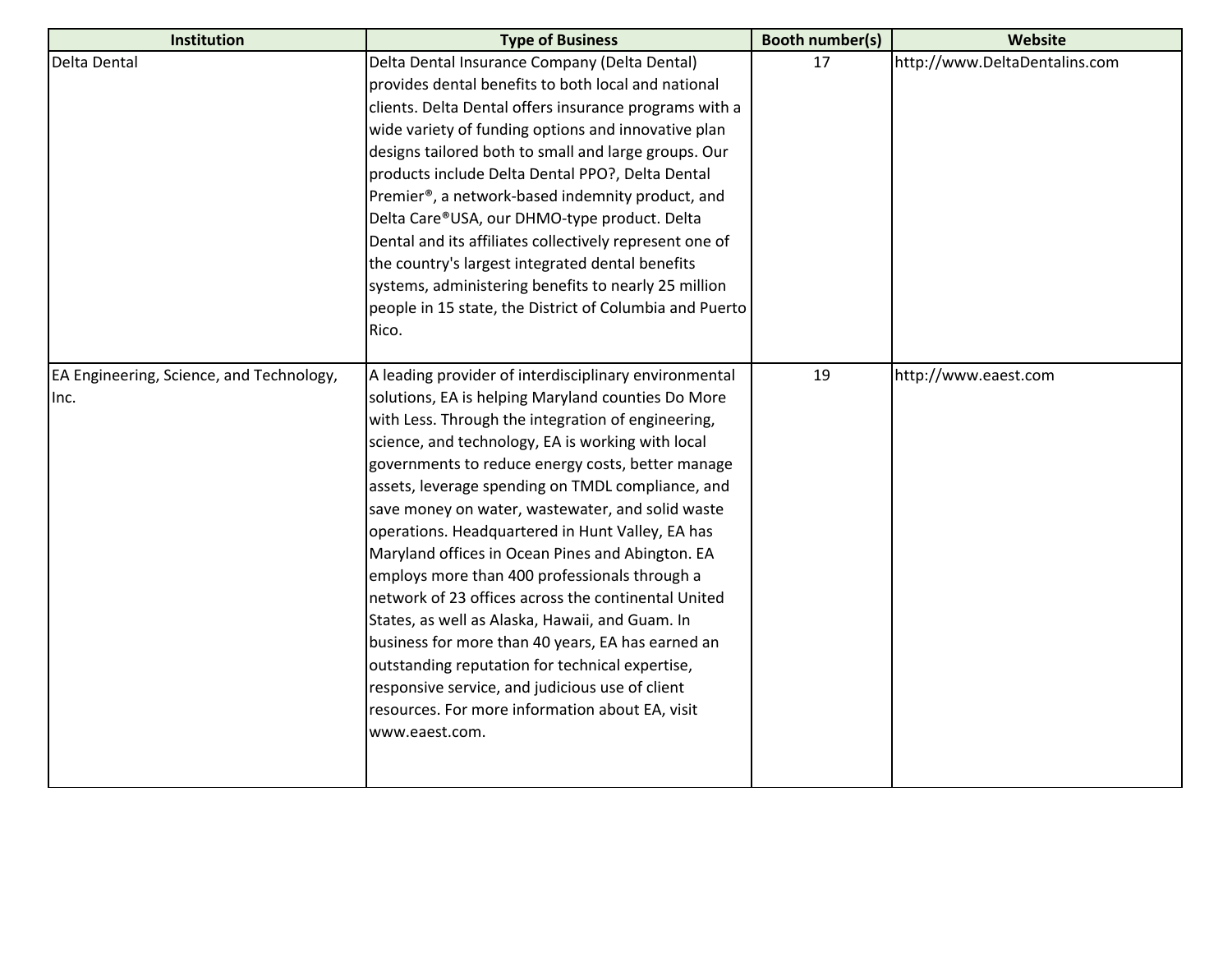| Institution                     | <b>Type of Business</b>                                                                                                                                                                                                                                                                                                                                                                                                                                                                                                                                                                                                                                                                                                                                          | <b>Booth number(s)</b> | Website        |
|---------------------------------|------------------------------------------------------------------------------------------------------------------------------------------------------------------------------------------------------------------------------------------------------------------------------------------------------------------------------------------------------------------------------------------------------------------------------------------------------------------------------------------------------------------------------------------------------------------------------------------------------------------------------------------------------------------------------------------------------------------------------------------------------------------|------------------------|----------------|
| Election Systems & Software     | Experience the ES&S Difference - Election Systems &<br>Software is the most experienced provider of total<br>election solutions. For more than 30 years, ES&S has<br>remained true to our vision, "maintain voter<br>confidence and enhance the voting experience."<br>Providing our customers with trusted, quality and<br>timely election services and products is our purpose,<br>our promise and our passion. Learn more about our<br>mission by visiting our website: essvote.com                                                                                                                                                                                                                                                                           | 28                     | essvote.com    |
| Funk & Bolton, P.A.             | Funk & Bolton, P.A. is a Mid-Atlantic-based law firm<br>practicing primarily in Maryland, the District of<br>Columbia, Virginia and Pennsylvania. The seven<br>practice areas include: insurance benefits litigation,<br>insurance regulation, insurance coverage & claims,<br>government relations, local government law,<br>creditors' rights and bankruptcy, and environmental<br>law. We are a professional association of nearly 30<br>attorneys. We provide counseling, litigation and<br>legislative services to insurers, financial services<br>companies, health maintenance organizations,<br>managed care organizations, health plans, dental<br>plans, counties, municipalities, businesses and trade<br>associations. Web Address: http://fblaw.com | 14                     | www.fblaw.com  |
| L-3 National Security Solutions | L-3 National Security Solutions (L-3 NSS) provides<br>complete, secure, cost-effective digital evidence<br>management services for body-worn camera<br>programs. Our private cloud-based, Big Data solution<br>manages the extensive volumes of video evidence,<br>preserving chain-of-custody while managing access to<br>qualified personnel. L-3 NSS also delivers<br>cybersecurity, mobile device management and<br>complete IT infrastructure support services for<br>federal, state and local government organizations,<br>including educational entities.                                                                                                                                                                                                 | 3                      | www.l-3com.com |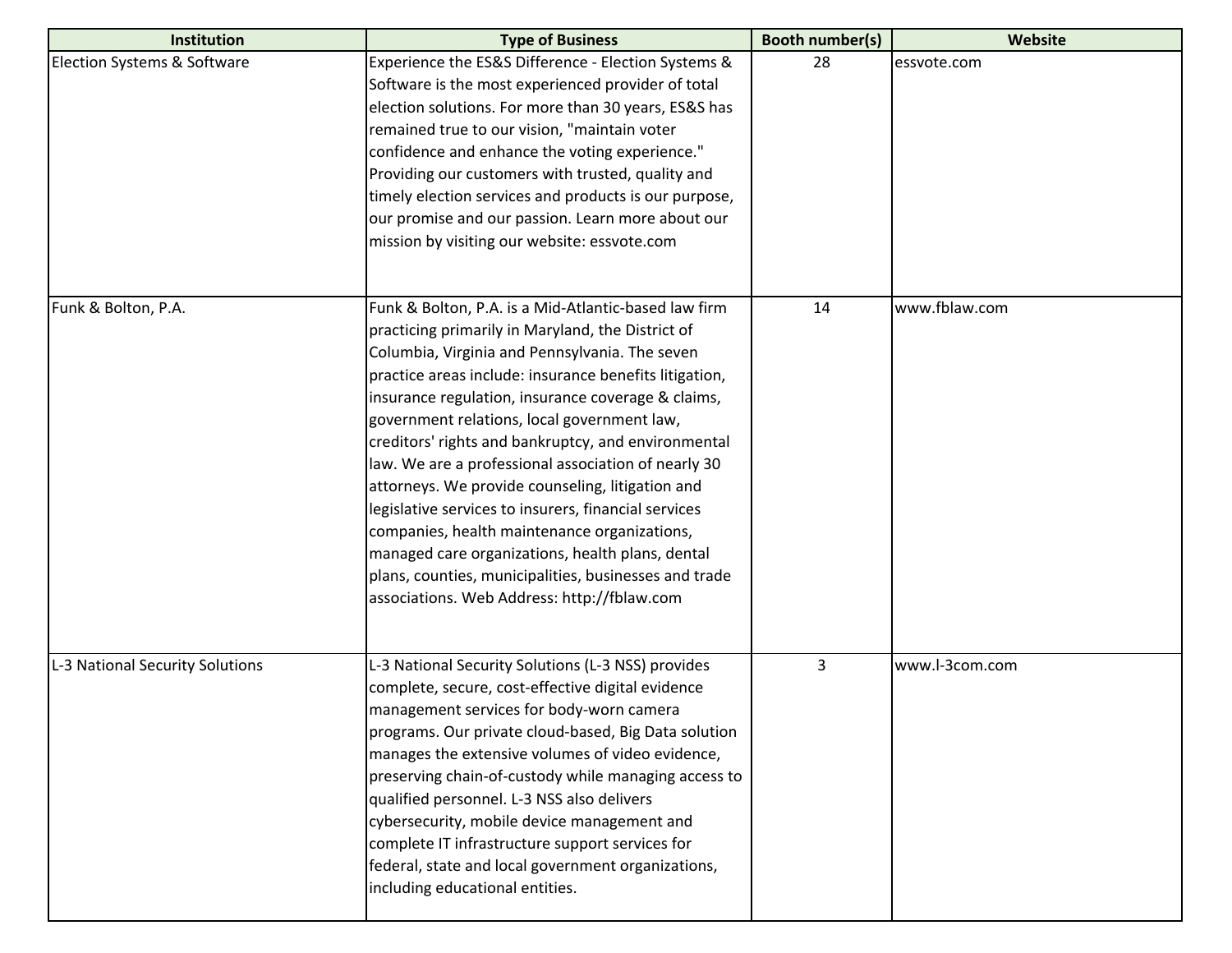| <b>Institution</b>                              | <b>Type of Business</b>                                                                                                                                                                                                                                                                                                                                                                                                                                                                                                                                                                                                                                                                                                                                                                                                                                                                                                      | <b>Booth number(s)</b> | Website             |
|-------------------------------------------------|------------------------------------------------------------------------------------------------------------------------------------------------------------------------------------------------------------------------------------------------------------------------------------------------------------------------------------------------------------------------------------------------------------------------------------------------------------------------------------------------------------------------------------------------------------------------------------------------------------------------------------------------------------------------------------------------------------------------------------------------------------------------------------------------------------------------------------------------------------------------------------------------------------------------------|------------------------|---------------------|
| Local Government Insurance Trust (LGIT)         | A non-profit Trust created, owned and governed by<br>Maryland local governments and endorsed by MACo<br>to provide various liability and property insurance and<br>health benefits coverages.                                                                                                                                                                                                                                                                                                                                                                                                                                                                                                                                                                                                                                                                                                                                | 7                      | www.lgit.org        |
| Manns Woodward Studios                          | A Maryland based architectural firm that specializes in<br>the design of public safety and community driven<br>facilities.                                                                                                                                                                                                                                                                                                                                                                                                                                                                                                                                                                                                                                                                                                                                                                                                   | 27                     | www.mwsarch.com     |
| Maryland Environmental Service                  | Maryland Environmental Service is an innovative and<br>leading edge solver of environmental problems, a<br>responsible and successful manager of environmental<br>operations and a great place to work. Our mission is to<br>provide operational and technical services to protect<br>and enhance the environment for the people of<br>Maryland.                                                                                                                                                                                                                                                                                                                                                                                                                                                                                                                                                                             | 15                     | http://www.menv.com |
| Maryland Local Government Health<br>Cooperative | Since 2010 the Maryland Local Government Health<br>Insurance Cooperative (MLGHIC) has partnered with<br>the Local Government Insurance Trust (LGIT) and<br>Cigna to provide self-funded health insurance benefits<br>to local governments in the state of Maryland. This<br>unique health insurance program allows public<br>entities to come together and finance their health<br>benefits in a safe and secure environment. Some of<br>our program features include: return of premium,<br>lower administrative costs and ability to choose your<br>own plan benefits. This leads to full control over your<br>health costs. When you want the savings, control and<br>transparency of a self-funded health insurance<br>program, turn to the Maryland Local Government<br>Health Insurance Cooperative. For additional<br>information please contact: Dave Wuenschel at<br>MLGHIC, 800-400-4647 or dwuenschel@benecon.com | 8                      | www.benecon.com     |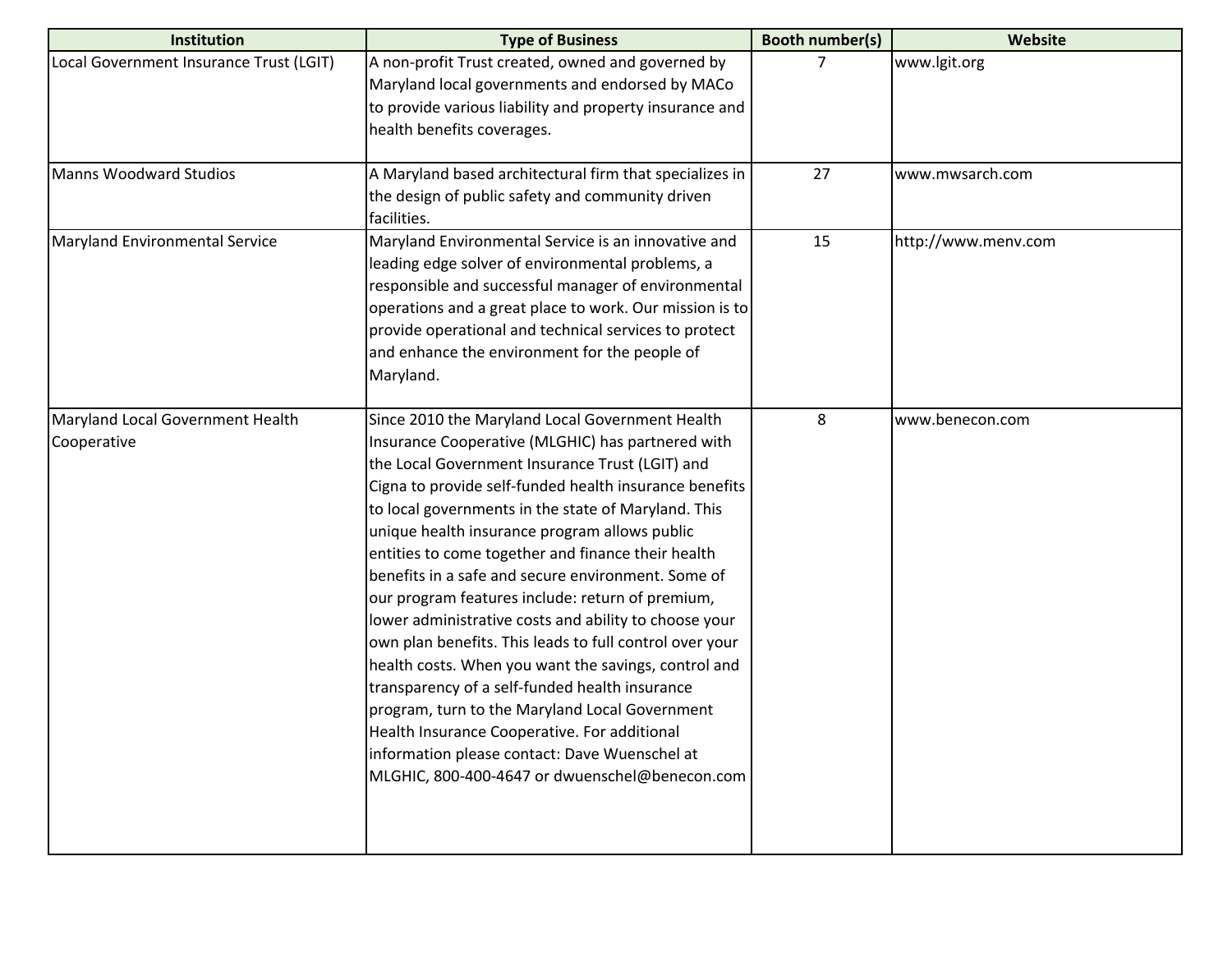| Institution                          | <b>Type of Business</b>                                | <b>Booth number(s)</b> | <b>Website</b>            |
|--------------------------------------|--------------------------------------------------------|------------------------|---------------------------|
| <b>Maryland Relay</b>                | MD Relay is a free public service that enables people, | 31                     | www.mdrelay.org           |
|                                      | who are unable to use a standard telephone, to both    |                        |                           |
|                                      | make and receive phone calls.                          |                        |                           |
| Maryland State Firemen's Association | The Maryland State Firemen's Association represents    | 23                     | www.msfa.org              |
|                                      | the volunteer fire, rescue, and EMS personnel of       |                        |                           |
|                                      | Maryland.                                              |                        |                           |
| Motorola Solutions, Inc.             | Motorola Solutions, Inc. provides public safety and    | 10                     | www.motorolasolutions.com |
|                                      | public service sector integration and communications   |                        |                           |
|                                      | solutions to the State of Maryland, 16 of its 23       |                        |                           |
|                                      | Counties plus the Cities of Baltimore, Salisbury, and  |                        |                           |
|                                      | Annapolis. Motorola's portfolio of solutions includes  |                        |                           |
|                                      | wireless voice and 4G data systems, Computer Aided     |                        |                           |
|                                      | Dispatch, Records & Jail Management Systems, Mobile    |                        |                           |
|                                      | Data Software, Mobile Computing Hardware, Citizen      |                        |                           |
|                                      | Response Management (311) Systems, Wireless            |                        |                           |
|                                      | Broadband Networks, Video Surveillance Systems, and    |                        |                           |
|                                      | Interoperability Networks. Motorola Solutions is       |                        |                           |
|                                      | proud to be a Corporate Partner of the 2015 Maryland   |                        |                           |
|                                      | Association of Counties.                               |                        |                           |
|                                      |                                                        |                        |                           |
| <b>Musco Sports Lighting</b>         | For nearly 40 years, Musco has specialized in the      | 18                     | www.musco.com             |
|                                      | design and manufacture of athletic field lighting.     |                        |                           |
|                                      | Musco's Light-Structure GreenT, is a cost-effective    |                        |                           |
|                                      | sports lighting system offering significant advantages |                        |                           |
|                                      | for your budget and the environment - operating costs  |                        |                           |
|                                      | and off site spill light are cut in half.              |                        |                           |
| National Association of Counties     | Serving county members for more than 75 years with     | 29                     | www.naco.org              |
|                                      | exclusive benefits and services                        |                        |                           |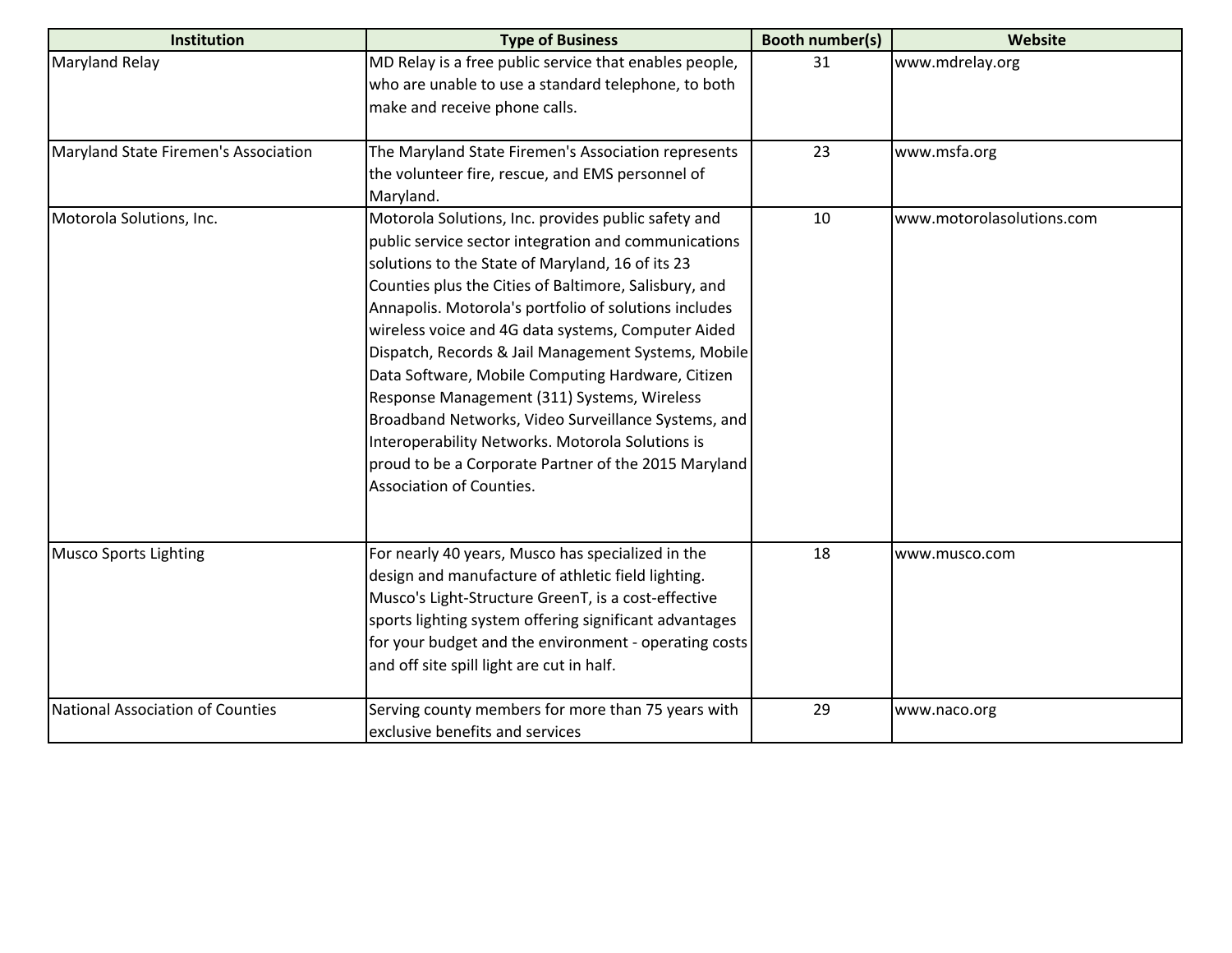| Institution                     | <b>Type of Business</b>                                  | <b>Booth number(s)</b> | <b>Website</b>         |
|---------------------------------|----------------------------------------------------------|------------------------|------------------------|
| Nationwide Retirement Solutions | On Your Side. Nationwide is a market leader in           | 9                      | http://www.nrsforu.com |
|                                 | providing supplemental retirement savings programs       |                        |                        |
|                                 | for public employees. Nationwide has been serving        |                        |                        |
|                                 | public sector employees and their families for nearly    |                        |                        |
|                                 | 40 years. Nationwide's programs include 457(b),          |                        |                        |
|                                 | 401(a), and Post-Employment Health Plans, and are        |                        |                        |
|                                 | comprehensive - incorporating investment, education,     |                        |                        |
|                                 | and administrative service solutions for governmental    |                        |                        |
|                                 | employers. Visit or call Retirement representatives are  |                        |                        |
|                                 | registered representatives of Nationwide Investment      |                        |                        |
|                                 | Services Corporation, member FINRA.                      |                        |                        |
|                                 |                                                          |                        |                        |
| NORESCO, L.L.C.                 | As one of the largest energy services companies in the   | 13                     | http://www.noresco.com |
|                                 | U.S., NORESCO utilizes design-build and a variety of     |                        |                        |
|                                 | performance-based contracting vehicles to deliver        |                        |                        |
|                                 | energy and maintenance savings and significant           |                        |                        |
|                                 | infrastructure upgrades to existing facilities. These    |                        |                        |
|                                 | upgrades can be funded through cost savings that the     |                        |                        |
|                                 | projects generate, without the need for up-front         |                        |                        |
|                                 | capital expenditures by the customer. NORESCO has        |                        |                        |
|                                 | guaranteed more than \$3 billion in energy and           |                        |                        |
|                                 | operating cost savings at more than 7,000 sites          |                        |                        |
|                                 | throughout the U.S. and worldwide.                       |                        |                        |
| Optotraffic, LLC                | Oprotraffic works with local jurisdictions to provide    | 38                     | www.optotraffic.com    |
|                                 | advanced, accurate, and reliable technology for traffic  |                        |                        |
|                                 | law enforcement. Optotraffic is the only company to      |                        |                        |
|                                 | specialize in above-the-road LIDAR automated speed       |                        |                        |
|                                 | and alternative traffic enforcement solutions. Working   |                        |                        |
|                                 | hand-in-hand with local officials, we tailor programs to |                        |                        |
|                                 | meet specific needs from the speeding violation,         |                        |                        |
|                                 | through citation approval and issuance, printing and     |                        |                        |
|                                 | mailing, payment of fines, court hearing processing,     |                        |                        |
|                                 | record keeping, collections and related services.        |                        |                        |
|                                 |                                                          |                        |                        |
| PNC Bank, N. A.                 | Banking, financial services.                             | 6                      | http://www.pnc.com     |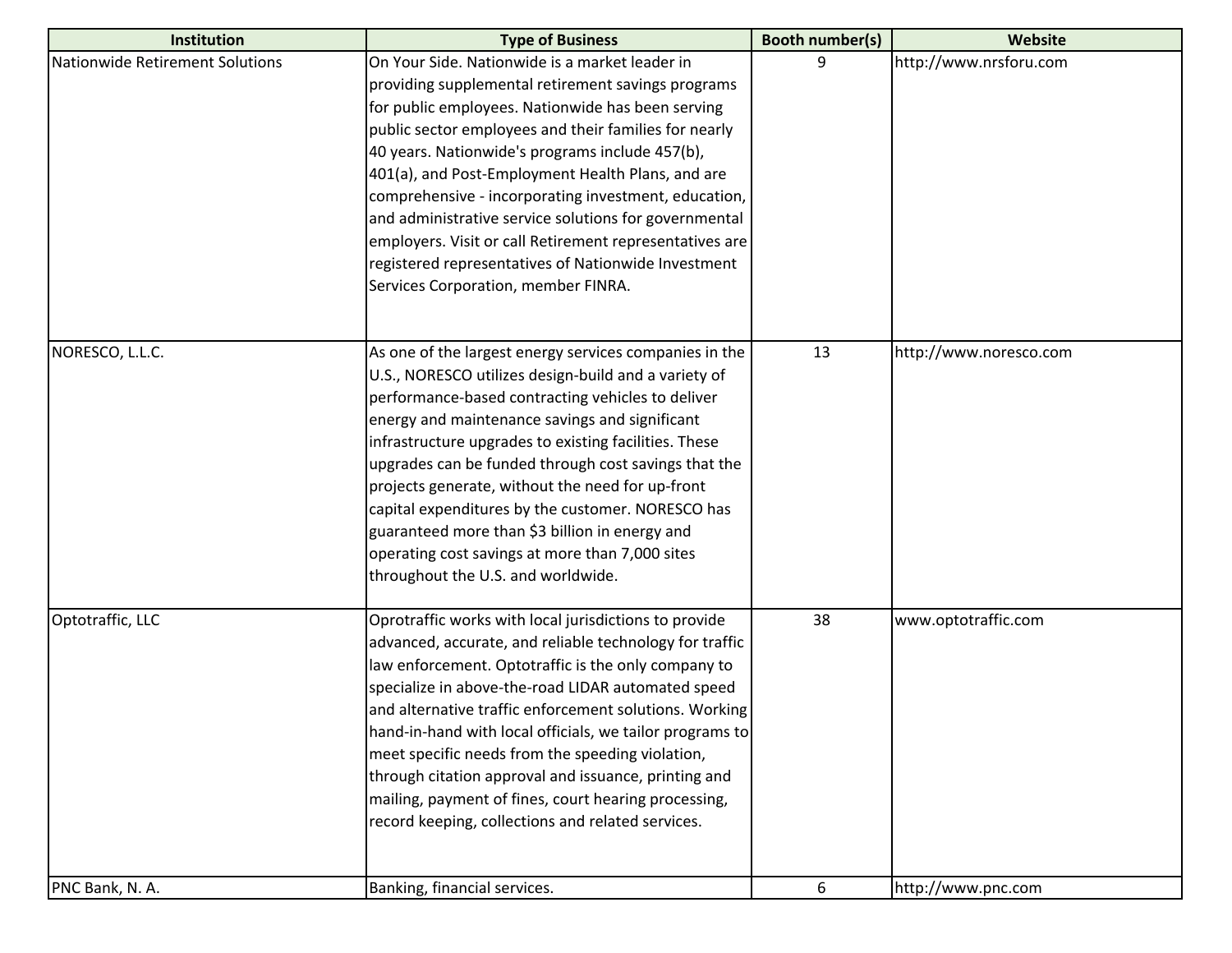| Institution | <b>Type of Business</b>                                   | <b>Booth number(s)</b> | Website          |
|-------------|-----------------------------------------------------------|------------------------|------------------|
| Presidio    | At Presidio, we think, architect, implement and           | 12                     | www.presidio.com |
|             | support the practical reality of IT every day. We make    |                        |                  |
|             | it possible for our clients to harness the limitless      |                        |                  |
|             | power of IT to drive their business forward. By taking    |                        |                  |
|             | the time to deeply understand how your business           |                        |                  |
|             | works we architect transparent, enduring technology       |                        |                  |
|             | solutions that meet your immediate needs - and            |                        |                  |
|             | prepare you for tomorrow. Presidio partners with          |                        |                  |
|             | industry leaders to develop and support the answers       |                        |                  |
|             | to our clients' IT challenges. We've earned the highest   |                        |                  |
|             | certifications from all of our strategic partners. As one |                        |                  |
|             | of the largest solutions providers in the U.S., we        |                        |                  |
|             | combine experience and stability with regional            |                        |                  |
|             | expertise and service, so you can rest assured we'll be   |                        |                  |
|             | there to help you locally with the ability to cover your  |                        |                  |
|             | global business needs. We are not just trusted            |                        |                  |
|             | partners, we enable new thinking.                         |                        |                  |
|             |                                                           |                        |                  |
|             |                                                           |                        |                  |
|             |                                                           |                        |                  |
| Regroup     | Regroup, the leading provider of Emergency                | 36                     |                  |
|             | Notification and Mass Communication solutions, was        |                        |                  |
|             | founded at Stanford University in 2006 to solve the       |                        |                  |
|             | need the university had for easy, effective multi-        |                        |                  |
|             | model messaging. Regroup offers an intuitive              |                        |                  |
|             | interface with one click messaging to mobile              |                        |                  |
|             | (text/voice), landlines, email, social media, websites,   |                        |                  |
|             | and more. Regroup stands apart from other                 |                        |                  |
|             | messaging systems with its ease of use, seamless          |                        |                  |
|             | integrations with social media and client databases,      |                        |                  |
|             | unparalleled reliability, and unlimited text/voice/email  |                        |                  |
|             | messaging. Regroup offers clients free 24/7 support       |                        |                  |
|             | and saves clients money - on average 50%. Regroup         |                        |                  |
|             | currently serves government clients such as the City      |                        |                  |
|             | and County of San Francisco, educational institutions,    |                        |                  |
|             | non-profits and businesses.                               |                        |                  |
|             |                                                           |                        |                  |
|             |                                                           |                        |                  |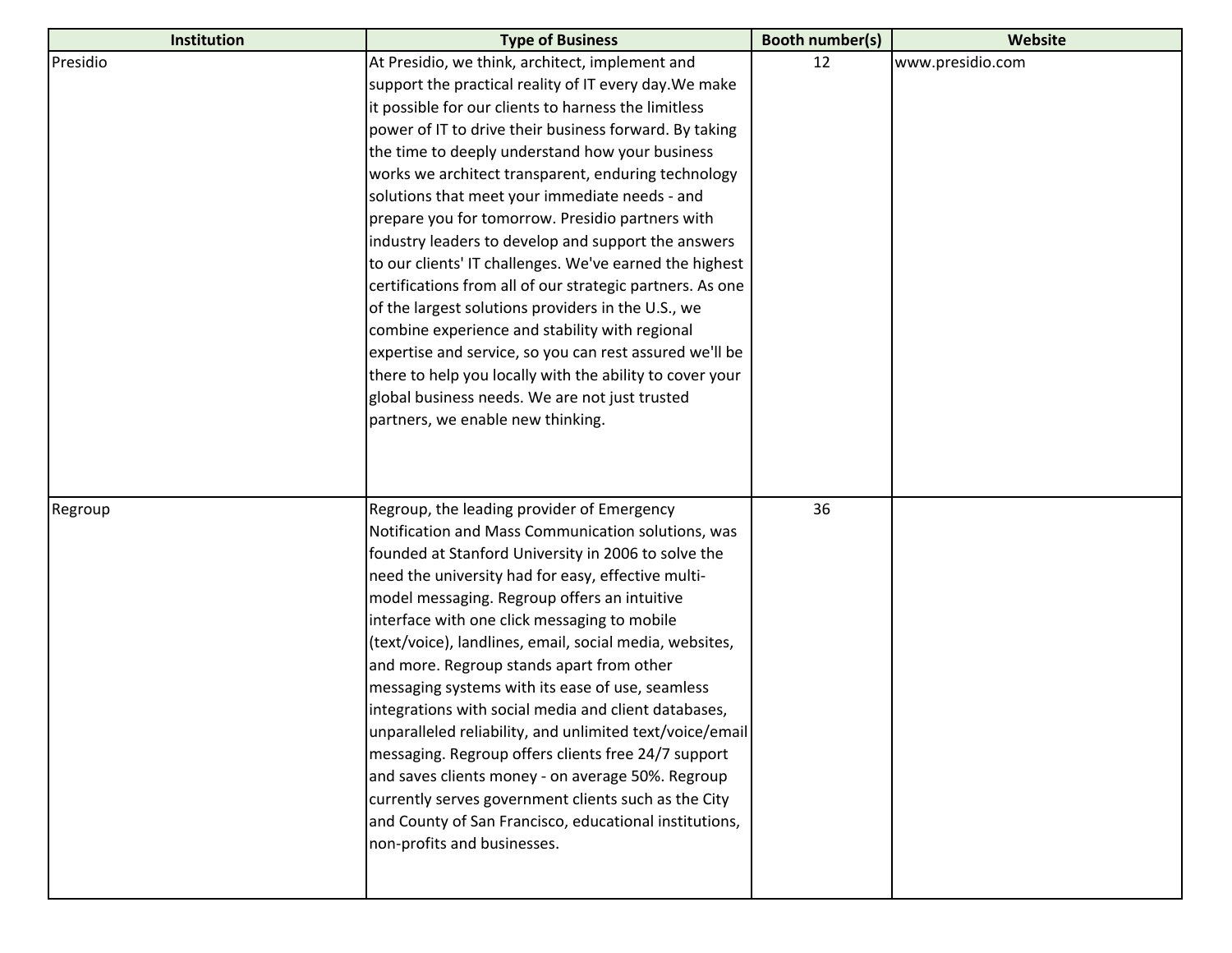| <b>Institution</b>       | <b>Type of Business</b>                                 | Booth number(s) | Website                  |
|--------------------------|---------------------------------------------------------|-----------------|--------------------------|
| <b>Republic Services</b> | We build legacy everyday by focusing on the             | 37              | www.republicservices.com |
|                          | communities and businesses we serve nationwide.         |                 |                          |
|                          | That means we have the recycling and waste              |                 |                          |
|                          | capabilities you need, backed by the service you want.  |                 |                          |
|                          | Reliable pickups. Accountable employees. And one        |                 |                          |
|                          | common goal-to create a clean safe Blue Planet for all. |                 |                          |
| Rockwell Collins / ARINC | With more than eight decades of mission-critical radio  | 32              |                          |
|                          | communications experience, Rockwell Collins delivers    |                 |                          |
|                          | integrated communications systems for Public Safety     |                 |                          |
|                          | and Critical Industries. Our ARINC portfolio of unique  |                 |                          |
|                          | customer solutions include Radio over IP                |                 |                          |
|                          | interoperability LMR networks; fully standards based,   |                 |                          |
|                          | manufacture independent P25 LMR solutions; and our      |                 |                          |
|                          | newest introduction, ARINC UrgentLink, the first        |                 |                          |
|                          | nationwide network dedicated to disaster                |                 |                          |
|                          | communications.                                         |                 |                          |
|                          |                                                         |                 |                          |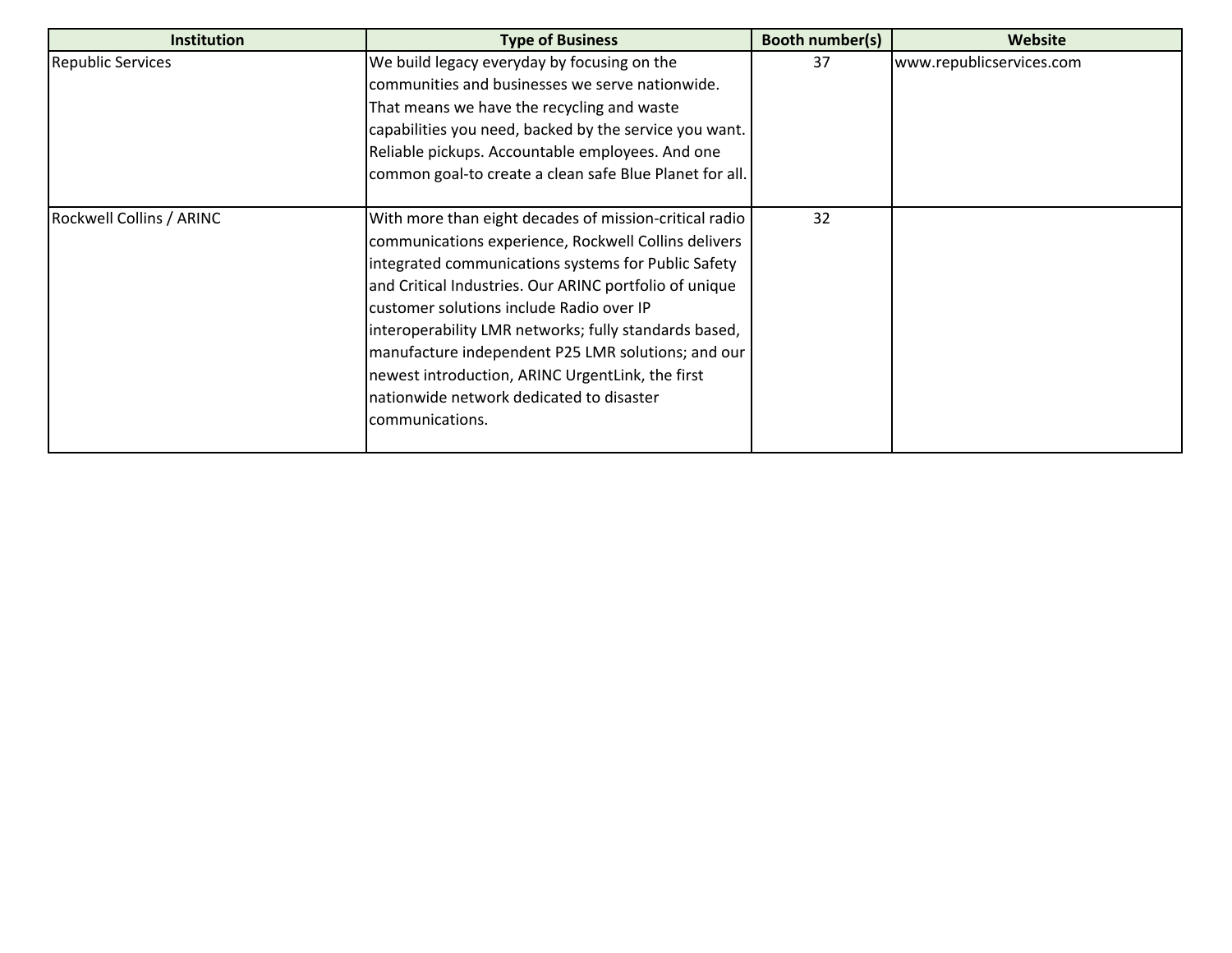| <b>Institution</b>                          | <b>Type of Business</b>                                   | <b>Booth number(s)</b> | Website                           |
|---------------------------------------------|-----------------------------------------------------------|------------------------|-----------------------------------|
| SLAIT Consulting/CommVault                  | SLAIT Consulting is an Information Technology             | 39                     | slaitconsulting.com commvault.com |
|                                             | consulting services company that specializes in           |                        |                                   |
|                                             | delivering customized, creative IT solutions for          |                        |                                   |
|                                             | customers in the commercial and public sector. Since      |                        |                                   |
|                                             | 1990, SLAIT has been listening to our clients' needs      |                        |                                   |
|                                             | and onboarding skilled IT professionals to assist clients |                        |                                   |
|                                             | with their toughest challenges. Our service offerings     |                        |                                   |
|                                             | include staffing, fixed service deliverables and          |                        |                                   |
|                                             | projects, managed services, or outsourcing of projects    |                        |                                   |
|                                             | and functions. SLAIT provides complete life-cycle         |                        |                                   |
|                                             | services for your data-center-centric requirements        |                        |                                   |
|                                             | specializing in converged infrastructure, storage         |                        |                                   |
|                                             | systems, virtualization, private-cloud and hybrid-        |                        |                                   |
|                                             | cloud. The team has also developed unique solutions       |                        |                                   |
|                                             | and services integrating wireless-access, security        |                        |                                   |
|                                             | appliances, as well as bring-your-own-device business     |                        |                                   |
|                                             | solutions for corporate and education environments.       |                        |                                   |
|                                             | SLAIT is a privately owned firm, with a staff of over     |                        |                                   |
|                                             | 400 professional employees serving clients along the      |                        |                                   |
|                                             | East Coast and west to Texas. We work with our            |                        |                                   |
|                                             | clients to take new approaches to reducing costs,         |                        |                                   |
|                                             | increasing performance and mitigating risks.              |                        |                                   |
|                                             | Commvault's data protection and information               |                        |                                   |
|                                             | management solutions provide mid- and enterprise-         |                        |                                   |
|                                             | level organizations worldwide with a significantly        |                        |                                   |
|                                             | better way to get value from their data. All of the       |                        |                                   |
|                                             | applications in Commvault's end-to-end data               |                        |                                   |
| Tactical Public Safety / Harris Corporation | Radio communications system & services for public         | 30                     | www.tacticalpublicsafety.com      |
|                                             | safety, state & local, mission critical agencies.         |                        |                                   |
|                                             |                                                           |                        |                                   |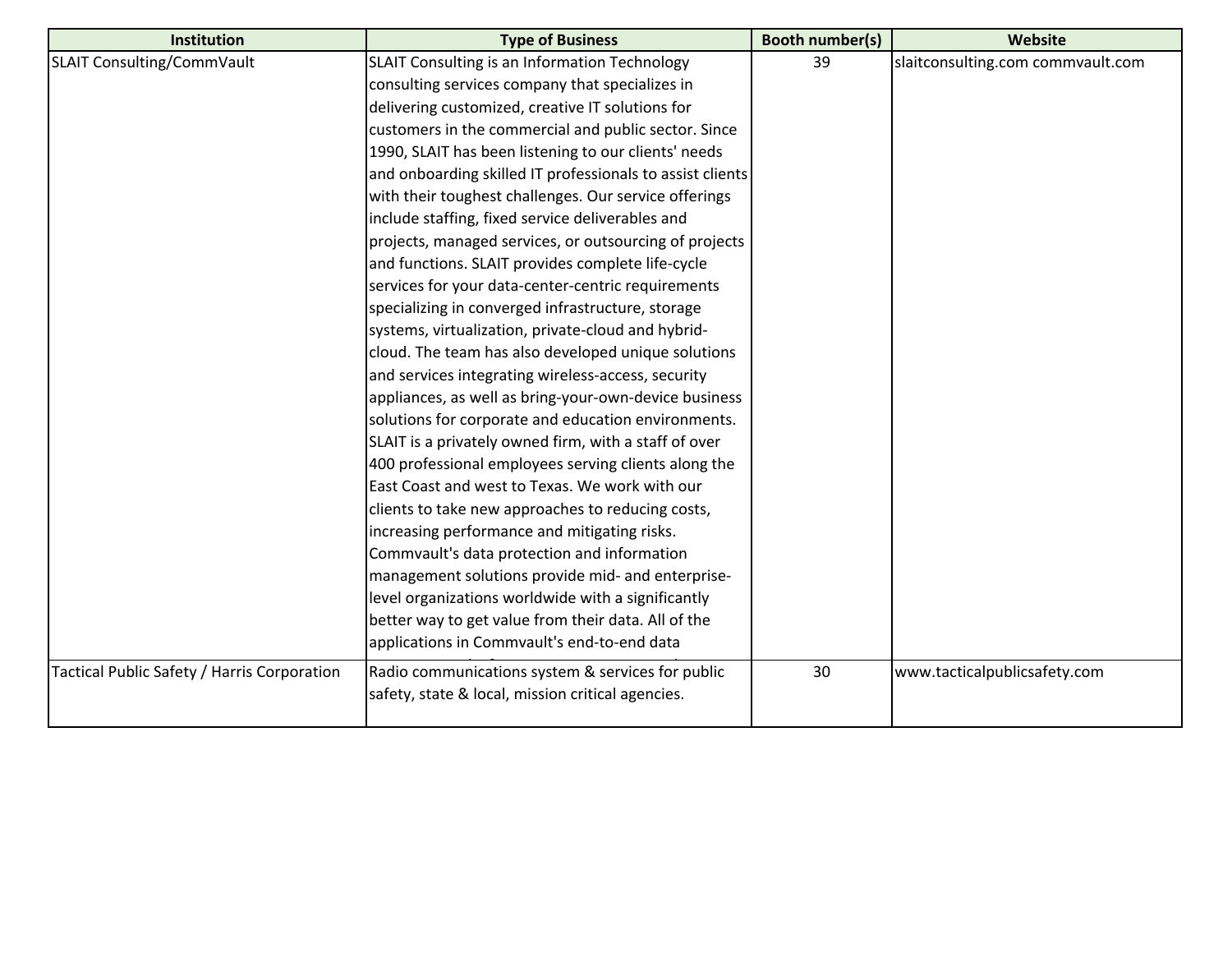| <b>Institution</b>                 | <b>Type of Business</b>                                 | <b>Booth number(s)</b> | Website                        |
|------------------------------------|---------------------------------------------------------|------------------------|--------------------------------|
| Telecommunication Systems - Cyber  | TeleCommunication Systems, Inc. (TCS)                   | 21                     | www.telecomsys.com             |
| Intelligence Group                 | (NASDAQ:TSYS) is a leading provider of mission critical |                        |                                |
|                                    | wireless data solutions to carriers, enterprise and     |                        |                                |
|                                    | government customers. TCS' wireless data offerings      |                        |                                |
|                                    | include location-based Enhanced 9-1-1 services;         |                        |                                |
|                                    | location and messaging service infrastructure for       |                        |                                |
|                                    | wireless operators; real-time market data and alerts    |                        |                                |
|                                    | to financial institutions, mobile asset management      |                        |                                |
|                                    | and mobile office solutions for enterprises, and        |                        |                                |
|                                    | encrypted satellite communications to government        |                        |                                |
|                                    | customers. www.telecomsys.com                           |                        |                                |
|                                    |                                                         |                        |                                |
|                                    |                                                         |                        |                                |
| <b>UMD School of Public Policy</b> |                                                         | 25                     |                                |
| <b>Verizon Wireless</b>            | Verizon Wireless was the first national wireless        | 26                     | http://www.verizonwireless.com |
|                                    | provider in the United States to build and operate an   |                        |                                |
|                                    | large-scale 4G LTE network the most advanced            |                        |                                |
|                                    | wireless network technology available, with speeds up   |                        |                                |
|                                    | to 10 times faster than 3G. State and local             |                        |                                |
|                                    | government solutions allow you to provide more          |                        |                                |
|                                    | nimble, responsive government services while staying    |                        |                                |
|                                    | within budget. new technologies can help both staff     |                        |                                |
|                                    | and citizens access data more easily, from locations in |                        |                                |
|                                    | and out of agency walls, while keeping it secure. As a  |                        |                                |
|                                    | result, you can expand community services with          |                        |                                |
|                                    | confidence, and build trust with the people you serve.  |                        |                                |
|                                    |                                                         |                        |                                |
|                                    |                                                         |                        |                                |